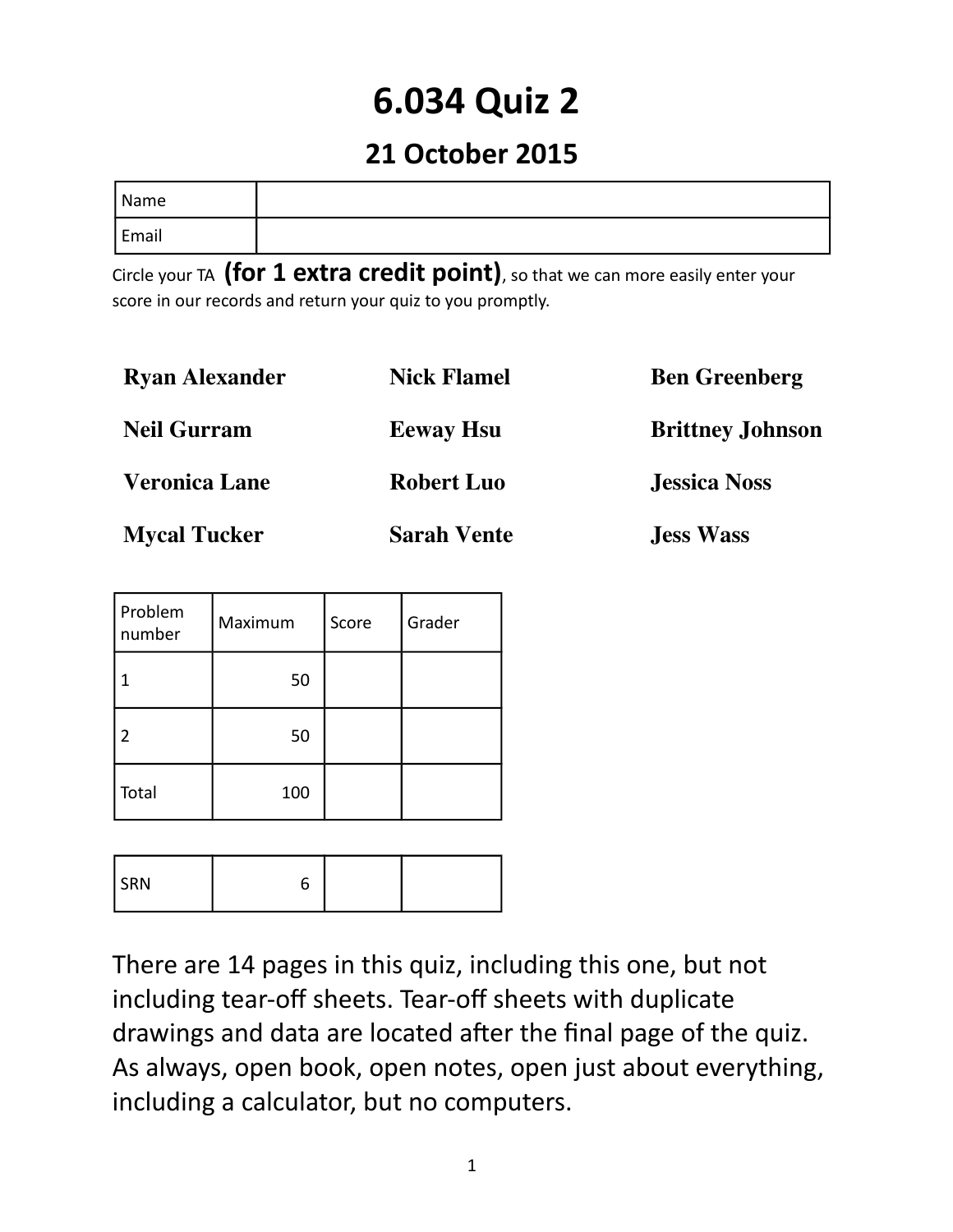### **Problem 1: A Dementor on the Train (50 points)**

Three students (**R**on, **H**ermione, **M**alfoy) are looking for train compartments to sit in on the Hogwarts Express train. There are four compartments (1, 2, 3, 4), and each compartment can hold any number of students.

The students have following constraints:

- 1. **M**alfoy despises **R**on and **H**ermione, so **M**alfoy must not sit in the same compartment as either of them.
- 2. **H**ermione wants to keep an eye on **M**alfoy, so their compartments must be adjacent (and not the same).
- 3. **R**on has a crush on **H**ermione, but he also thinks she's an obnoxious know-it-all, so their compartments must be adjacent (and not the same).

Alas, **a dementor has just arrived in compartment 3**, so no one should sit there. Thus, the initial domains are:

| R | 2<br>1 | 4 |
|---|--------|---|
| M | 2<br>1 | 4 |
| Н | 2<br>1 | 4 |

The train compartments and a graph of the constraints are pictured below:



This is the layout of the train compartments. Out of the three remaining compartments, 1 and 2 are adjacent to each other. 4 is not adjacent to any usable compartment.



**Note**: For your convenience, additional copies of the constraint graph and initial domains table are provided on a tear-off sheet after the last page of the quiz.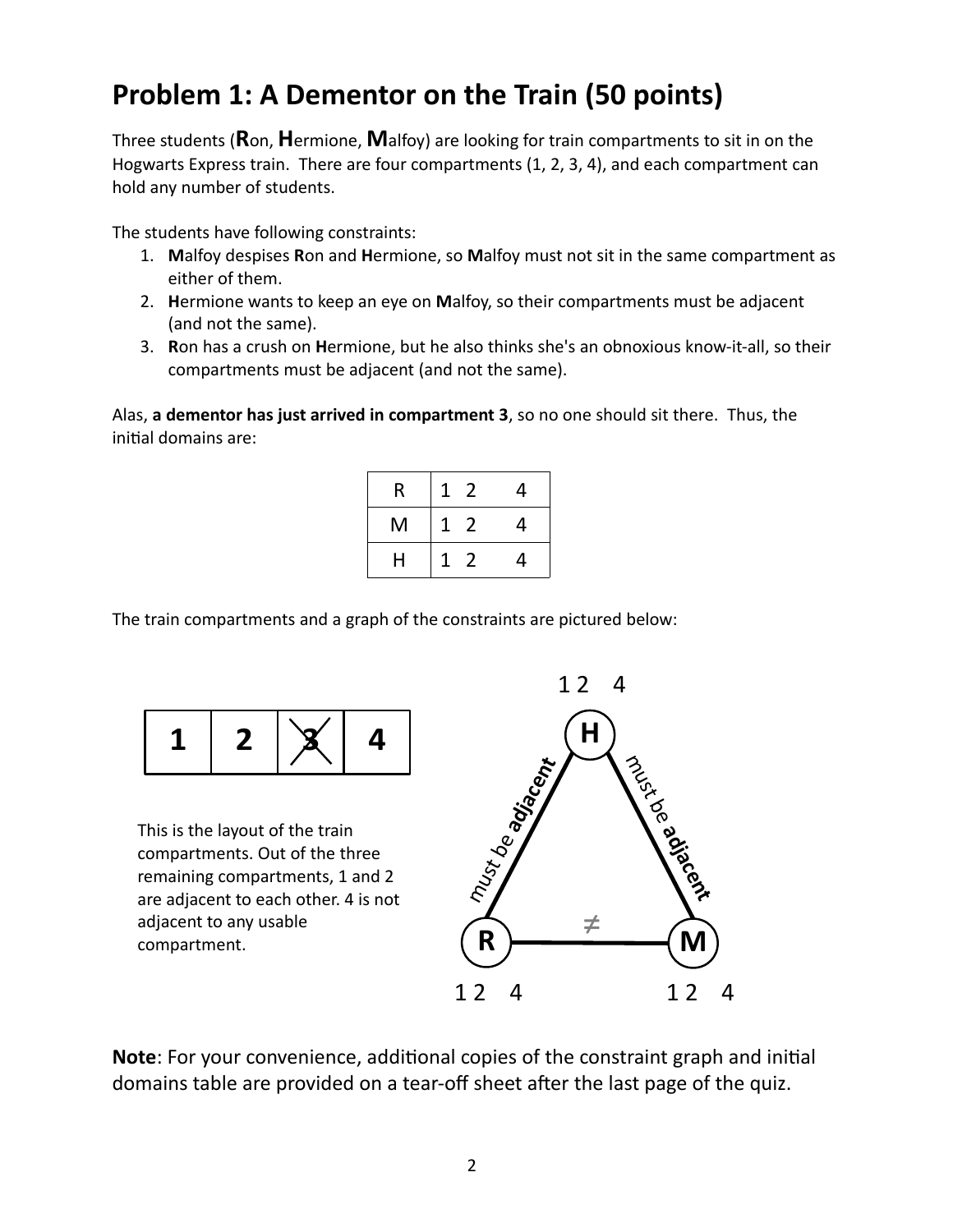### **Part A: Counting Solutions (6 points)**

**A1 (3 points)** Using the initial domains specified on the previous page, but ignoring the constraints, how many possible assignments of values to variables are there? (Remember that compartment 3 will never be used.)

|  | <b>YOUR ANSWER:</b> |
|--|---------------------|
|--|---------------------|

**A2 (3 points)** How many of those possible assignments satisfy all the constraints – that is, how many different solutions does this problem have? (You may use your intuition, or figure out the answer using the later parts of this problem.)

**YOUR ANSWER:**

#### **Part B: DFS + Forward Checking (23 points)**

**B1 (20 points)** Use **depth-first search with forward checking** and **NO propagation** to assign the students to train compartments in this order: **R**on, **M**alfoy, **H**ermione.

Start with the initial domains shown in the table, and **DO NOT** perform any additional domain reduction before search.

| R | $\overline{2}$<br>1 | 4 |
|---|---------------------|---|
| M | $\overline{2}$<br>1 | 4 |
| Н | $\overline{2}$<br>1 | 4 |

 $\star$  On the next page, show your work by simultaneously

- (1) filling out the domain worksheet and
- (2) drawing the search tree (optional, for partial credit).

**Note:** Detailed instructions for filling out the domain worksheet can be found on a tear-off sheet after the last page of the quiz.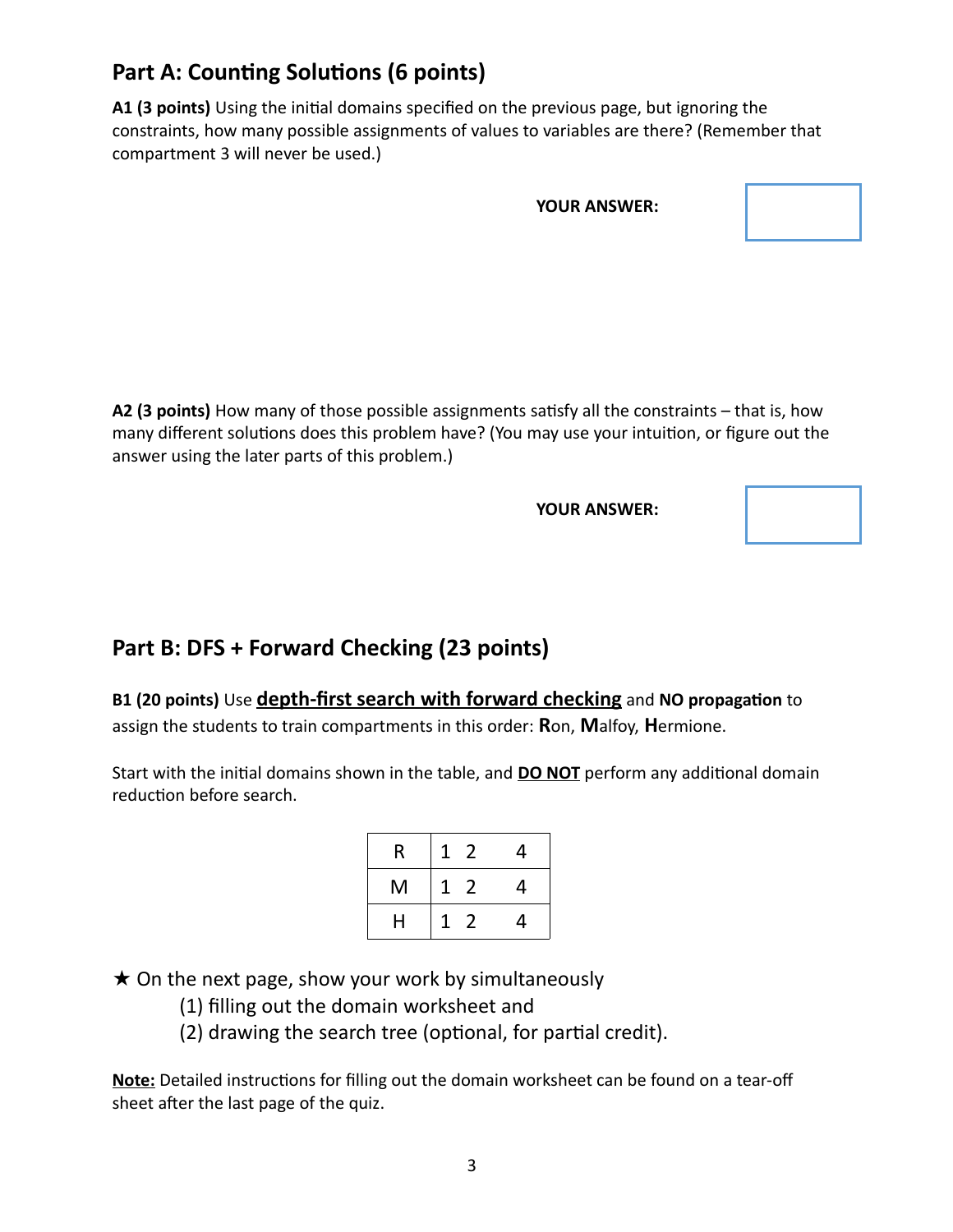|                | Var assigned<br>or de-queued | List all values just ELIMINATED<br>from neighboring variables | <b>Back</b><br>track |   | <b>Search Tree</b> |
|----------------|------------------------------|---------------------------------------------------------------|----------------------|---|--------------------|
| 1              | $R = 1$                      |                                                               |                      |   |                    |
| $\overline{2}$ |                              |                                                               |                      |   |                    |
| 3              |                              |                                                               |                      |   |                    |
| $\overline{4}$ |                              |                                                               |                      | R | $\overline{2}$     |
| 5              |                              |                                                               |                      |   |                    |
| 6              |                              |                                                               |                      | M |                    |
| 7              |                              |                                                               |                      |   |                    |
| 8              |                              |                                                               |                      |   |                    |
| 9              |                              |                                                               |                      | Η |                    |

(Part B1: Depth-first search with forward checking only)

**Note:** For your convenience, below is a **duplicate** copy of the domain worksheet and tree. If you write on both copies, please indicate clearly which one you want us to grade.

□ I want to start over; grade the version below.

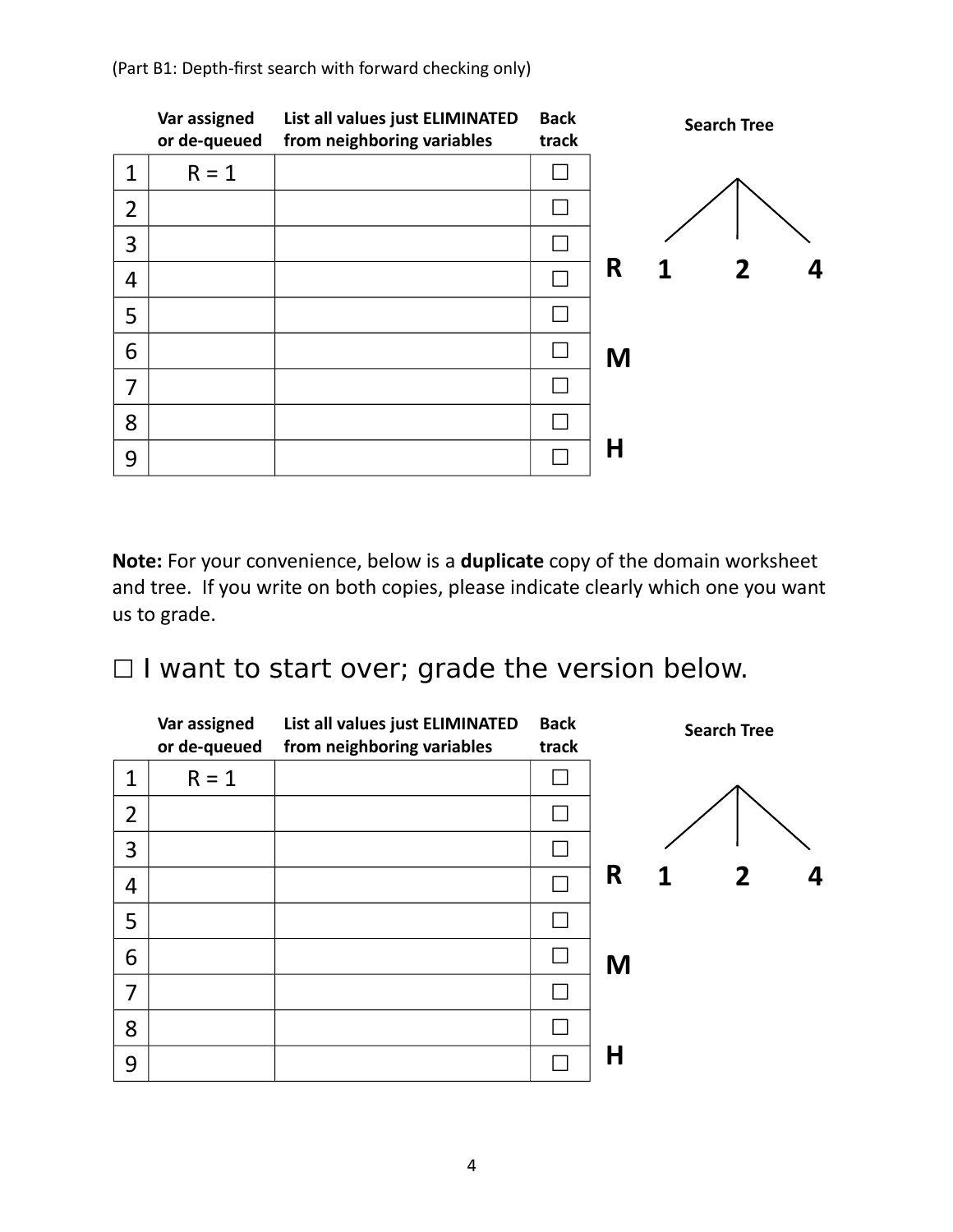**B2 (3 points)** Based on the results of your search in Part B1, write the initials of the students (**R**, **M**, **H**) in their assigned train compartments:



(If no solution exists, circle NO SOLUTION instead.)

#### **NO SOLUTION**

### **Part C: Propagation through Reduced Domains (21 points)**

Repeat the search, following the same instructions as in Part B, but this time using **depthfirst search with forward checking and propagation through domains reduced by any number of values**.

Start with the initial domains shown in the table, and **DO NOT** perform any additional domain reduction before search.

| R | 2      | 4 |
|---|--------|---|
| M | 2<br>1 | 4 |
| H | 2      | 4 |

 $\star$  On the next page, show your work by simultaneously

- (1) filling out the domain worksheet and
- (2) drawing the search tree (optional, for partial credit).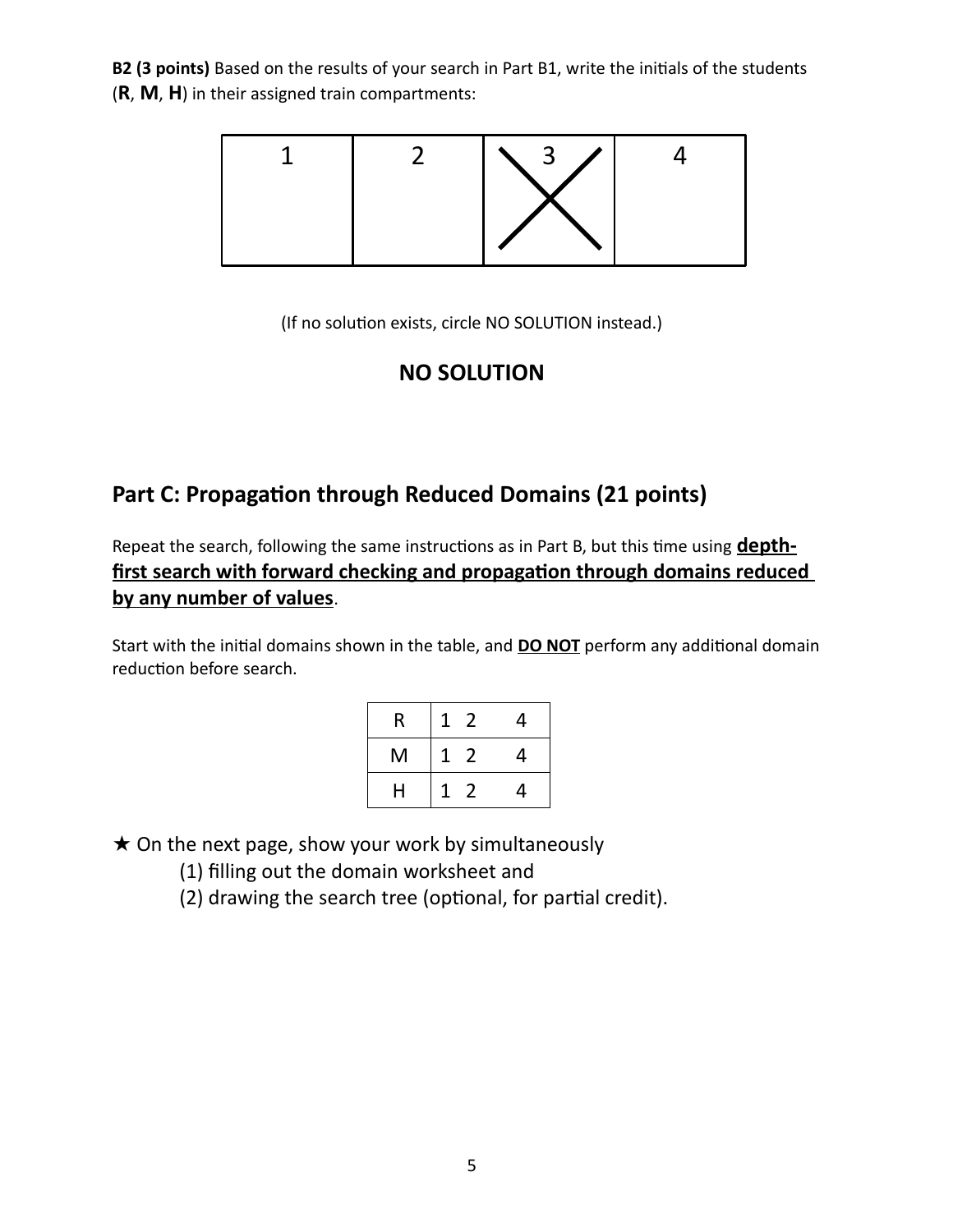**R M H 1 2 4 Var assigned or de-queued List all values just ELIMINATED from neighboring variables Back track**  $1 \mid R = 1 \mid$  $2$   $\Box$ 3 │ │ □ 4 │ │ □ 5 │ │ □ 6 │ │ □ 7 ☐ 8 │ │ □ 9 │ □ **Search Tree**

(Part C: Depth-first search with forward checking and propagation through reduced domains)

**Note:** For your convenience, below is a **duplicate** copy of the domain worksheet and tree. If you write on both copies, please indicate clearly which one you want us to grade.

□ I want to start over; grade the version below.

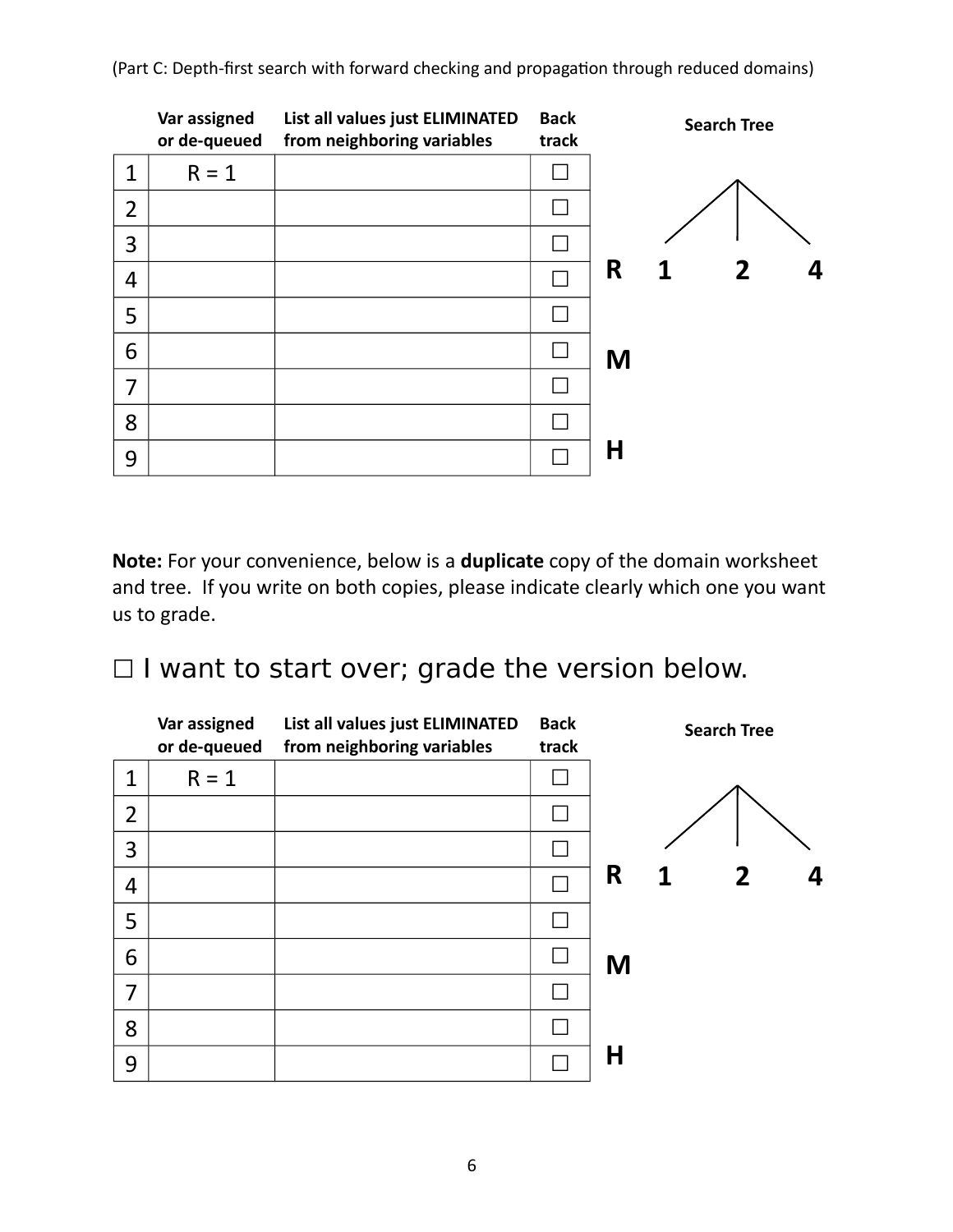## **Problem 2: ID Trees & k-Nearest Neighbors (50 points)**

The Force has awakened! President Leia Organa Solo has appointed you to investigate some mysterious disturbances in the Force.

### **Part A: Jedi or Sith? (23 points)**

Your first task is to classify newly identified Force users as either Jedi or Sith. You have information about 7 presumed Force users, and whether each one was trained at the Jedi **Academy**, can use **Lightning**, ever **Falls in Love**, and uses a **Red Lightsaber**. You decide to use this information (shown in the table below) to create an identification tree.

| <b>Force User</b>          | Classi-<br>fication | Academy        | <b>Falls in Love</b> | Lightning  | <b>Red Lightsaber</b> |
|----------------------------|---------------------|----------------|----------------------|------------|-----------------------|
| 1 Obi-Wan Kenobi           | Jedi                | Yes            | Yes                  | <b>No</b>  | No                    |
| 2 Qui-Gon Jinn             | Jedi                | Yes            | No.                  | <b>No</b>  | <b>No</b>             |
| 3 Luke Skywalker           | Jedi                | N <sub>o</sub> | Yes                  | <b>No</b>  | N <sub>o</sub>        |
| 4 Darth Vader              | Sith                | Yes            | Yes                  | <b>No</b>  | Yes                   |
| 5 Count Dooku              | Sith                | Yes            | No.                  | <b>Yes</b> | Yes                   |
| <b>6</b> Emperor Palpatine | Sith                | N <sub>o</sub> | No.                  | Yes        | Yes                   |
| <b>7</b> General Grievous  | Sith                | No             | <b>No</b>            | <b>No</b>  | <b>No</b>             |

**Note**: For your convenience, a copy of this data is provided on a tear-off sheet after the last page of the quiz.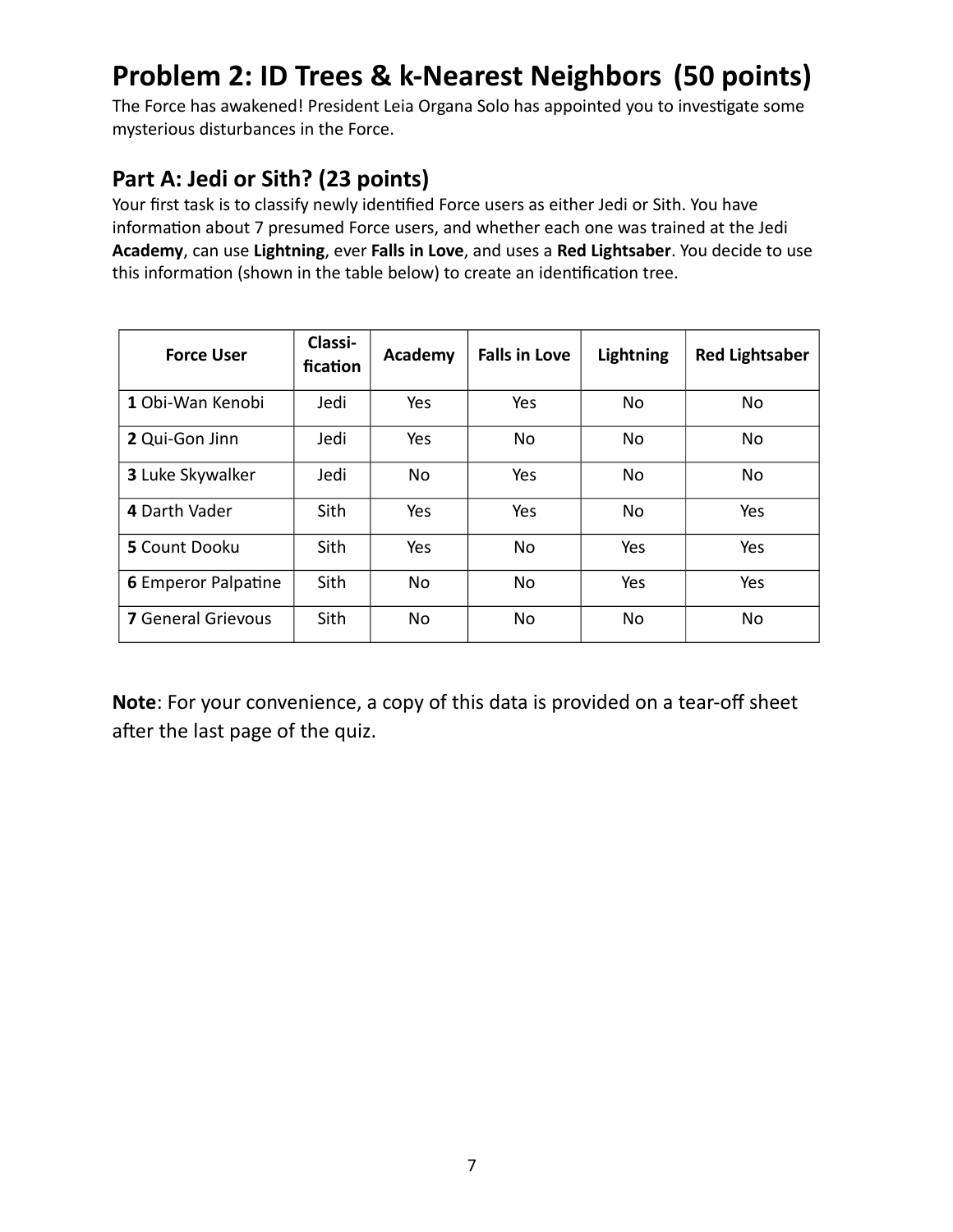**A1 (6 points)** Compute the disorder of each of the following feature tests. Use the table of logarithms below to express your answer **as sums and products of decimals and fractions only**. Your final answer should have **no logarithms** in it. Space is provided below to show your work.

| <b>Feature Test</b>  | <b>Disorder</b> |
|----------------------|-----------------|
| <b>Falls in Love</b> |                 |
| <b>Lightning</b>     |                 |

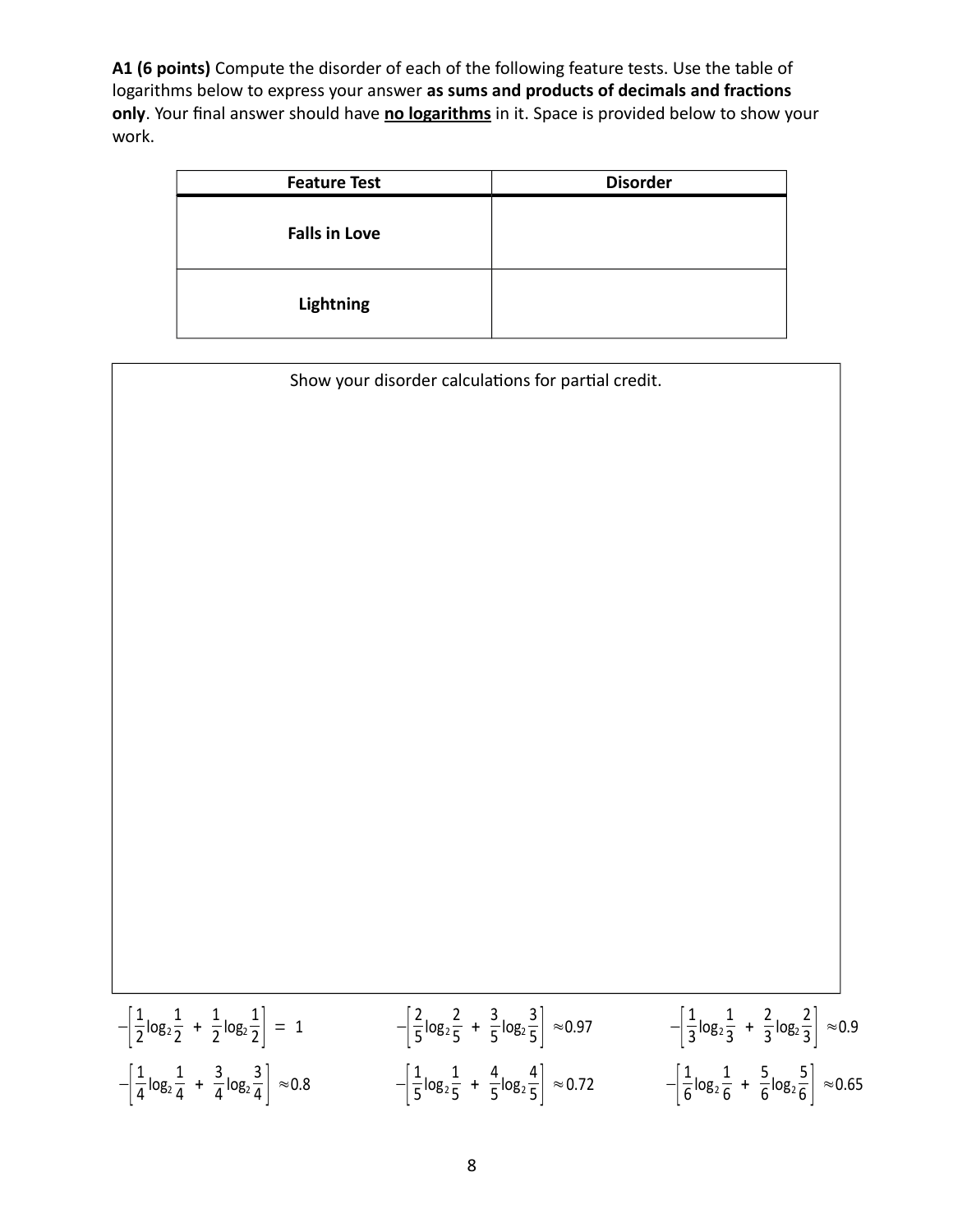**A2 (14 points)** Jedi Master Yoda tells you **"Begin with the Red Lightsaber test, you should."** Regardless of your earlier answers, follow Yoda's advice and **start with the Red Lightsaber feature test**. Choosing from the four feature tests in the table, finish constructing the complete greedy disorder-minimizing identification tree to classify the training data as Jedi or Sith.

Break ties alphabetically: **Academy**, **Falls in Love**, **Lightning**, **Red Lightsaber**.

**Draw your identification tree** in the space below:

| <b>Red Lightsaber</b> |
|-----------------------|
|                       |
|                       |
|                       |
|                       |
|                       |
|                       |
|                       |

Additional space provided for disorder calculations, for your convenience: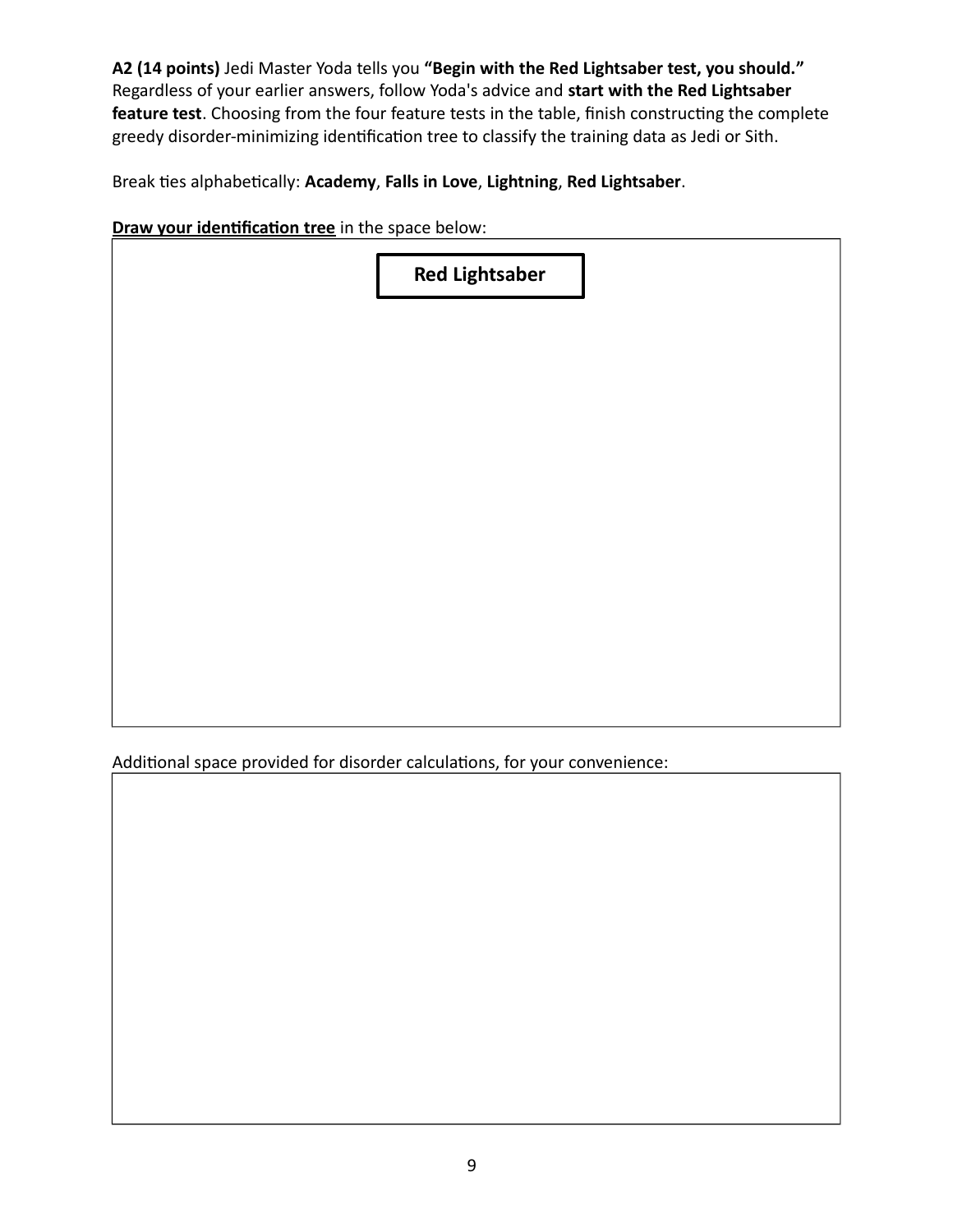**A3 (2 points)** To thank Yoda for his help, you want to classify him with your ID tree. Yoda has the following features:

| <b>Force User</b> | Classi-<br>fication | Academy | Falls in Love   Lightning |         | <b>Red Lightsaber</b> |
|-------------------|---------------------|---------|---------------------------|---------|-----------------------|
| Yoda              | Jedi                | No      | Yes                       | Unknown | No                    |

Based on these features, how would your identification tree in Part A2 classify Yoda? (Circle one)

| Jedi | Sith | <b>CAN'T TELL</b> |
|------|------|-------------------|
|------|------|-------------------|

**A4 (1 point)** Based on your answer to Part A3 above, does your identification tree classify Yoda correctly? (Circle one)

| <b>YES</b><br><b>NO</b> | <b>CAN'T TELL</b> |
|-------------------------|-------------------|
|-------------------------|-------------------|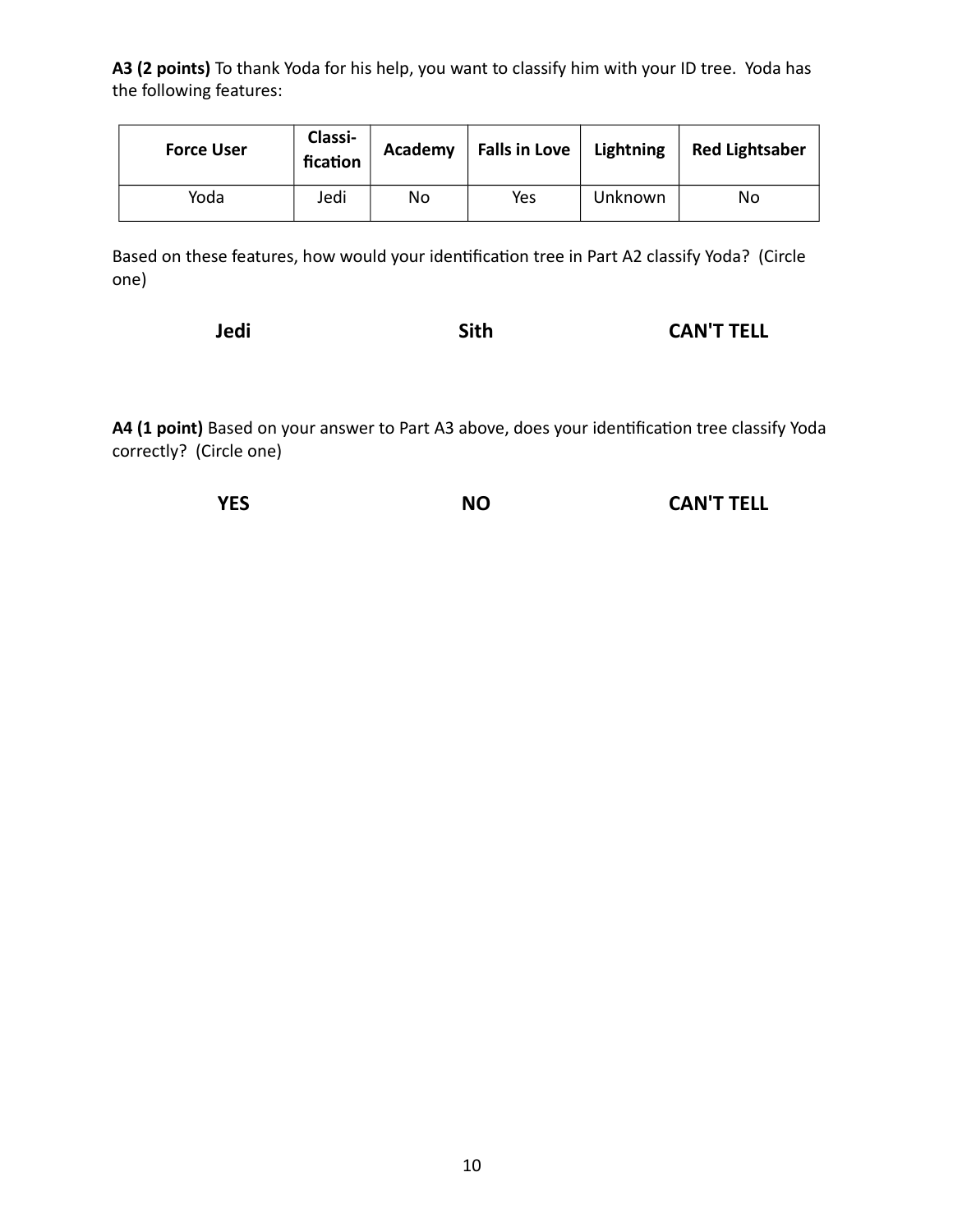#### 11

### **Part B: R2-D2 learns about ID trees (9 points)**

Another friend, R2-D2, wants to learn how identification trees work. He displays a sequence of ID trees. Each tree has feature tests labeled with letters, where each different letter represents a distinct test. R2-D2 draws in all the branches, but does not label the branches or the resulting classifications.

For each tree, R2-D2 asks "¿◈◎◪▤◳◱◓◘▥?", meaning **"Based only on the structure of this tree, could it be a greedy disorder-minimizing ID tree that perfectly classifies its training data?"** For each tree below, circle the **one best response** to help R2-D2 learn about ID trees.

#### **B1 (3 points)**

- 1. **No.** You can't use test Y twice in the same ID tree.
- 2. **No.** You can use test Y twice, but not in the same branch of the ID tree.
- 3. **No.** You can use test Y twice in the same branch of the ID tree, but only if there's at least one other test in between.
- 4. **Yes.** That could be a complete, greedy, disorderminimizing ID tree.

#### **B2 (3 points)**

- 1. **No.** You can't use test Q twice in the same ID tree.
- 2. **No.** You can use test Q twice, but not in the same level of the ID tree.
- 3. **No.** At each level, the greedy algorithm must separate out a homogeneous group.
- 4. **Yes.** That could be a complete, greedy, disorderminimizing ID tree.

**B3 (3 points)** This time, R2-D2 adds a constraint to make the exercise more difficult: "Suppose that you have **exactly 5 feature tests and 5 training points**." R2-D2 draws the tree shown here. As before, circle the one best response:

- 1. **No.** A disorder-minimizing tree must not use all of the feature tests.
- 2. **No.** The disorder-minimizing algorithm must be given more training points than feature tests.
- 3. **No.** The tree should never use a feature test with only one branch.
- 4. **Yes.** That could be a complete, greedy, disorder-minimizing ID tree.



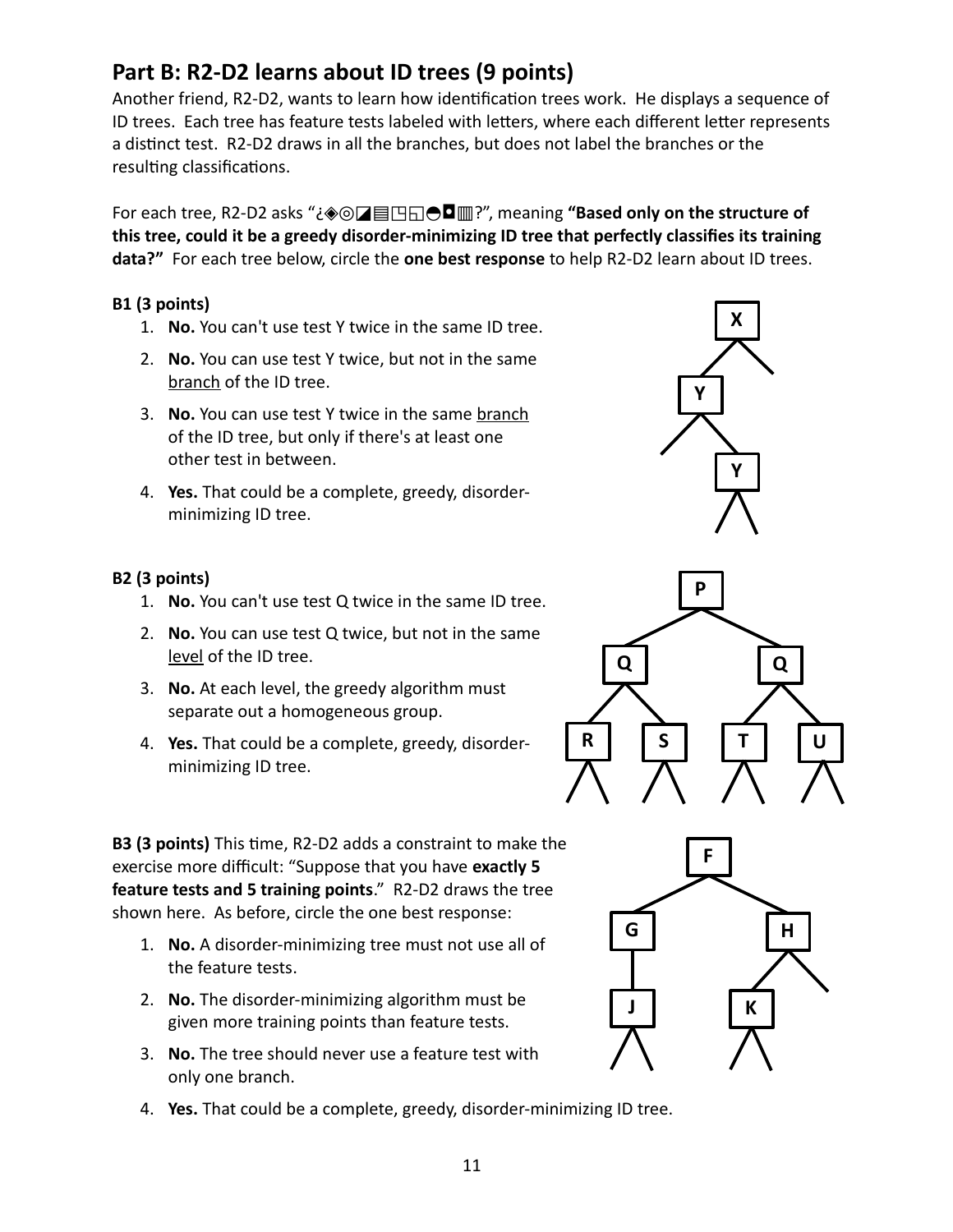#### **Part C: Nearest neighbors (18 points)**

Your next task as an investigator is to determine whether troublemakers in the Outer Rim are Bounty Hunters (BH) or Dark Jedi (DJ). Bothan spies provide you with the following map:



**C1 (6 points)** On the map above, there are two test points (X and Y) with unknown classifications. Using k-nearest neighbors with a particular value of k, **X is classified as a Dark Jedi (DJ)** and **Y is classified as a Bounty Hunter (BH)**. For which of the following values of k is this true? (All distances are measured using the usual Euclidean distance metric.)

Circle all that apply, or circle NONE OF THESE if none apply:

$$
k = 1
$$
  $k = 3$   $k = 5$   $k = 7$ 

#### **NONE OF THESE**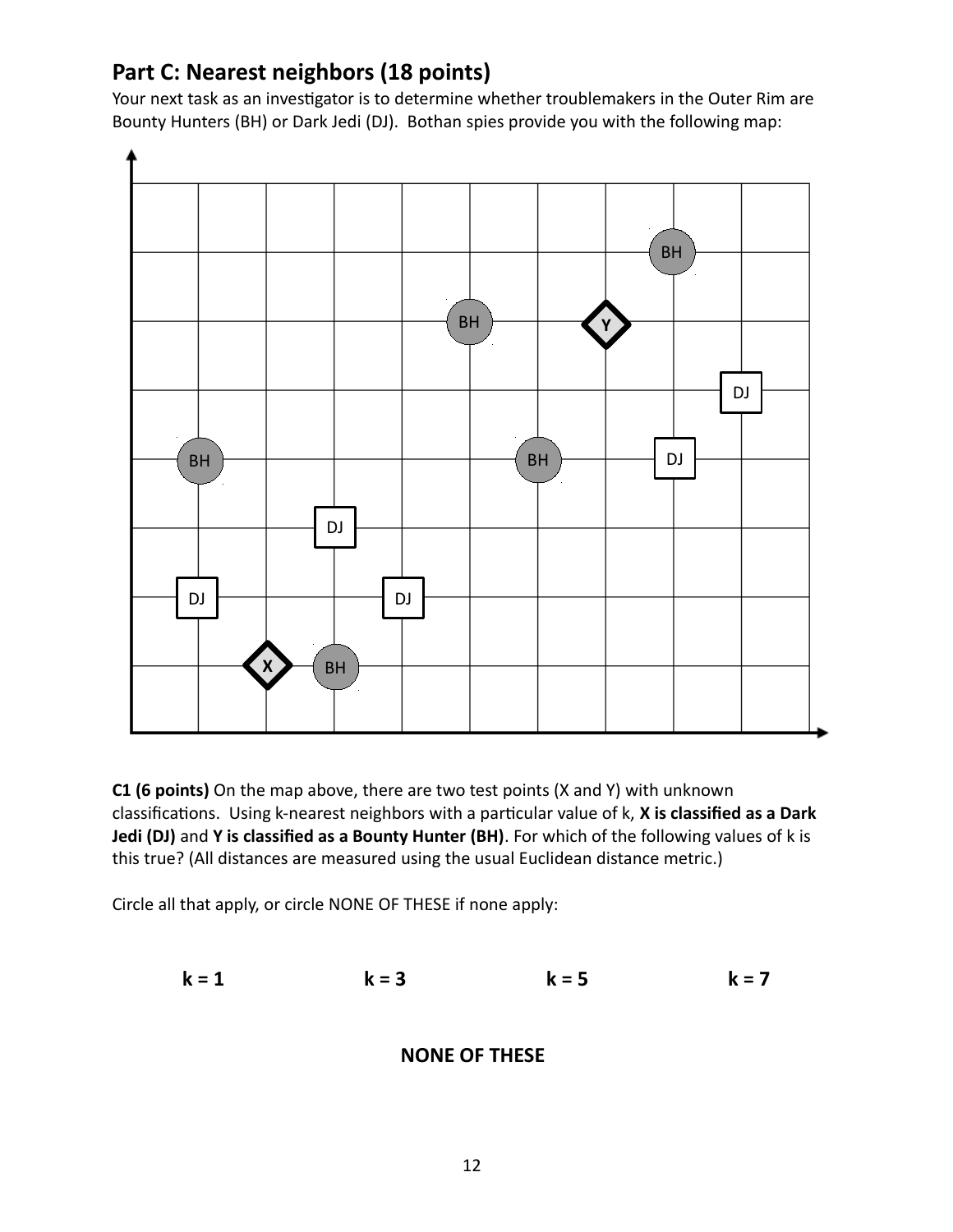**C2 (12 points)** Meanwhile, members of the Rogue Squadron have gathered their own data. Draw the 1-nearest neighbor decision boundaries on the graph below.



### **Problem 3: Spiritual and Right-Now**

Circle the **one best** answer for each of the following questions. There is **no penalty for wrong answers**, so it pays to guess in the absence of knowledge.

- 1. Sussman's explanation of propagators featured an example involving:
	- 1. Electronic circuit analysis.
	- 2. Fast implementation of rule chaining.
	- 3. Calculating the distance to a galaxy.
	- 4. Programs that explain their own decisions.
	- 5. Programs that write code.
- 2. Boyden described a procedure that:
	- 1. Enlarges brains by administering genetically engineered growth hormones.
	- 2. Enlarges brains by selective breeding.
	- 3. Enlarges brains by infusing polymers that swell.
	- 4. Uses transcranial magnetic stimulation to reduce stress in dogs.
	- 5. Prevents obesity in dogs by genetic manipulations that make fatty foods smell bad.

#### **( MORE QUESTIONS ON NEXT PAGE → )**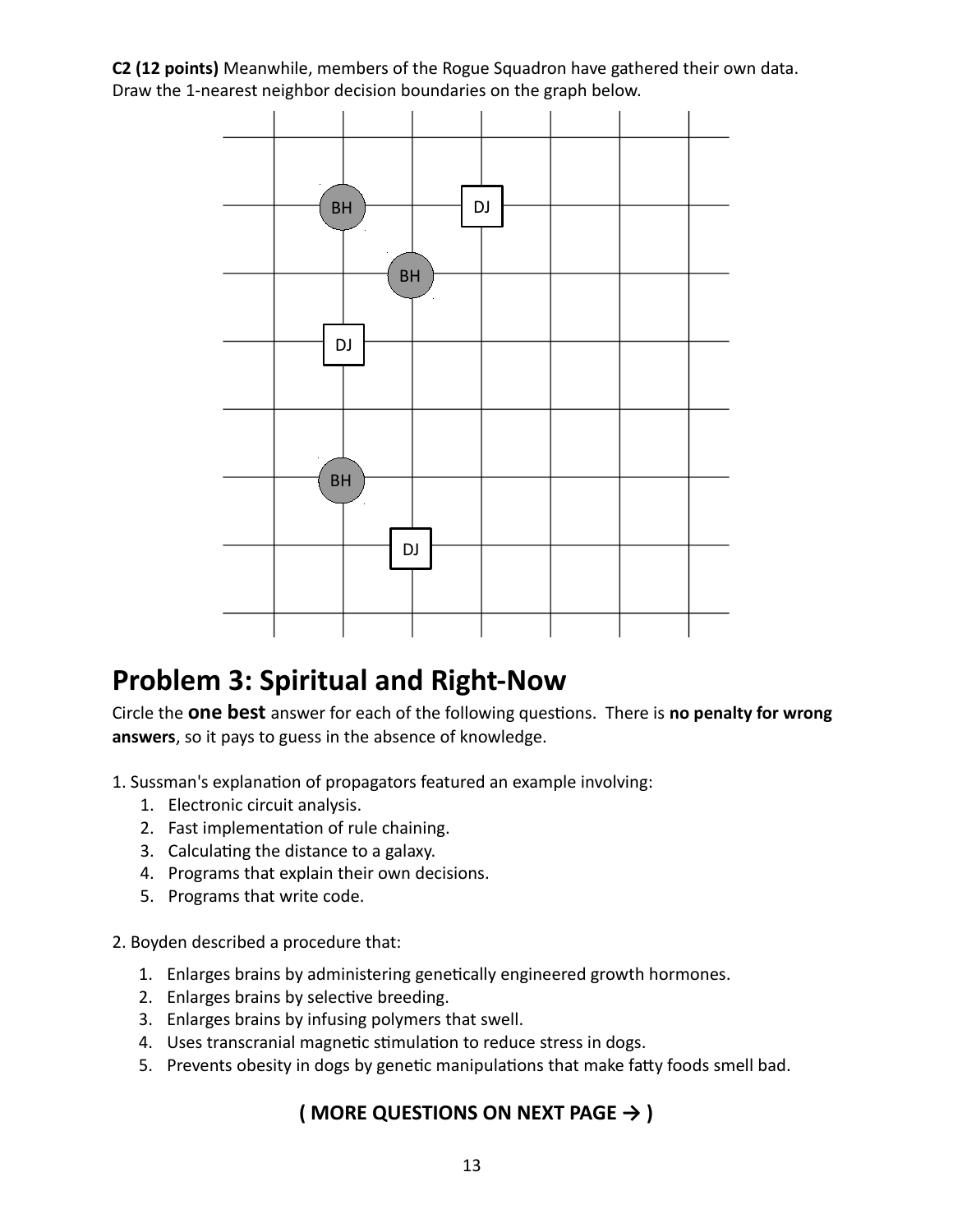3. Winston claimed that the success of Waltz's drawing-understanding program is most dependent on:

- 1. Using hill climbing enhanced by an extended list.
- 2. Using fast algorithms developed initially for searching maps.
- 3. Using fast algorithms developed initially for aligning protein sequences.
- 4. Using constraint propagation to find consistent interpretations.
- 5. Deploying dropout mechanisms borrowed from machine-learning technology.
- 4. Winston claimed that the success of genetic algorithms is best attributed to:
	- 1. Exploitation of new evolutionary theories.
	- 2. Developing constraint-propagation heuristics.
	- 3. Harnessing evolutionary leaps over short timescales.
	- 4. Using clustering algorithms to infer phenotypes.
	- 5. Picking suitable formulas for survival probability.
- 5. Kanwisher spoke about:
	- 1. Brain regions associated with IQ.
	- 2. Brain regions involved in autism.
	- 3. Brain damage caused by prolonged fatigue.
	- 4. Brain damage caused by electric shock therapy.
	- 5. Brain structure and schizophrenia.
- 6. Kanwisher claimed:
	- 1. Face recognition ability is correlated with mental arithmetic ability.
	- 2. No brain regions respond selectively to written words because evolution is slow.
	- 3. Response to places, faces, and body parts is concentrated in one brain region.
	- 4. Language loss causes little or no loss of ability to reason logically.
	- 5. Stimulating the brains of epileptic patients can cause them to think they hear music.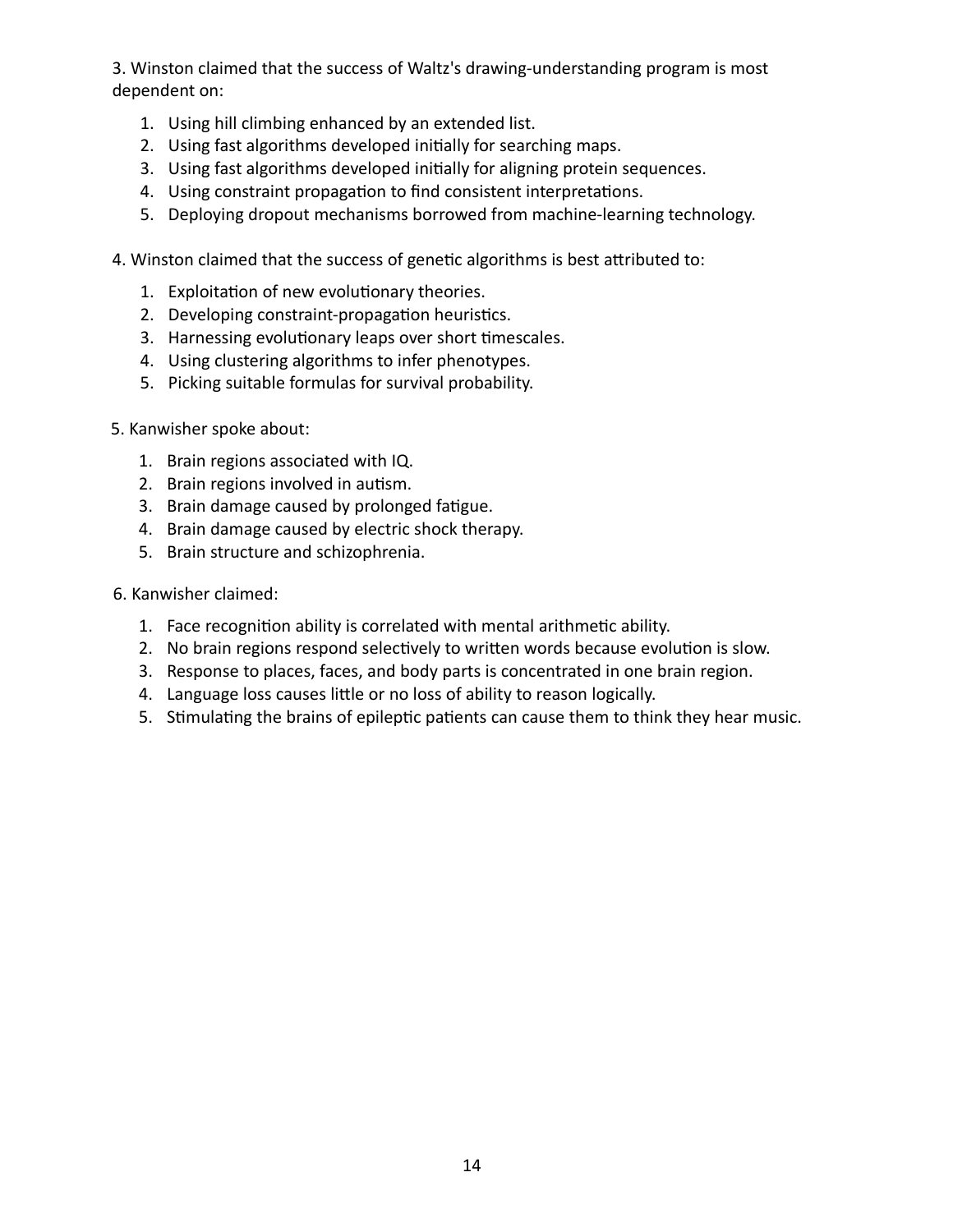#### Tear-off sheet for Problem 1

Initial domains and constraint graph (see reverse for additional copy)

| R | 1            | 2 | 4 |
|---|--------------|---|---|
| M | $\mathbf{1}$ | 2 | 4 |
| Н | Τ            | 2 | 4 |



Domain worksheet instructions:

\*\* Note: If you already know how to fill out the domain worksheet, you need not read this. \*\* Fill out the domain worksheet as you draw your search tree. There may be more rows than you need.

- 1. Every time you **assign a variable** or **remove a variable from the propagation queue**, fill out a new row in the table. (The same variable might appear in more than one row, especially if you have to backtrack.)
- 2. In that row, indicate **which variable you assigned or de-queued**; write its **assigned** value if it has one (e.g. X=x), otherwise just write its **name** (X). In the second column, list the **values that were just eliminated from neighboring variables** as a result. If no values were just eliminated, write **NONE** instead.
- 3. If your search has to backtrack after assigning or de-queuing a variable: first, **finish listing** all values eliminated from neighboring variables in the current row. Next, check the "backtrack" box in that row. Then, continue with the next assignment in the following row as usual.
- 4. If you add several variables to your propagation queue at once, break ties by adding variables to your propagation queue **in alphabetical order**. Only add variables to your propagation queue **if they are not already in the queue**.

| Example row showing an assigned variable |  |  |  |
|------------------------------------------|--|--|--|
|                                          |  |  |  |

|--|--|

#### **Example row showing a de-queued (propagated) variable**

|--|--|--|